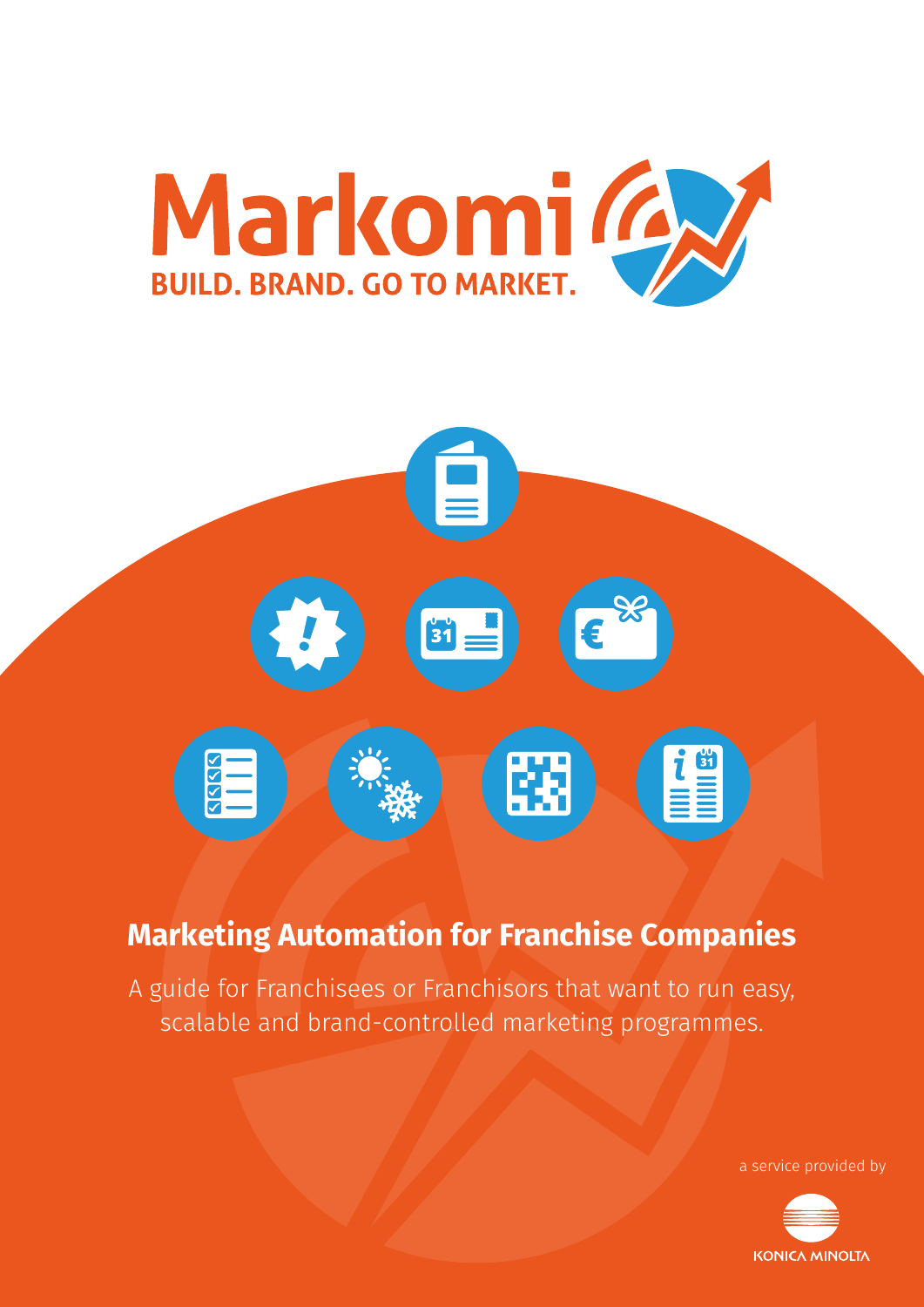In the automated process, all of this happens automatically each time someone responds to the first step. This reduces workload on the marketing team, and ensures effective multi-channel marketing drives regular lead generation.

Consumer navigates to a URL (via print or digital) to complete a form to get a special offer





Franchisors want to ensure that their franchisees promote the business properly, and consistently. Franchisors want also to keep marketing information up to date, and effective.

This guide offers information to Franchisors considering offering Markomi (the marketing automation solution from Konica Minolta) to their Franchisees. It outlines the benefits they can expect to see, and offers advice on how to promote this kind of service.

For more information about pricing, please get in touch.

## **What is Campaign Management and Marketing Automation?**

Campaign Management involves working with campaigns that involve one or more outreach channels, such as digital or print. When a franchisor has several franchisees, marketing can become difficult to manage and maintain.

Marketing Automation is software that helps to automate marketing processes related to generating leads, and then nurturing those leads as you build a relationship with your target audience.

## **Non-automated process example:**



## **Automated process example:**

# **Introduction**

Consumer navigates to a URL to complete a form to get a special offer

The form goes to a database or an individual email and awaits follow up

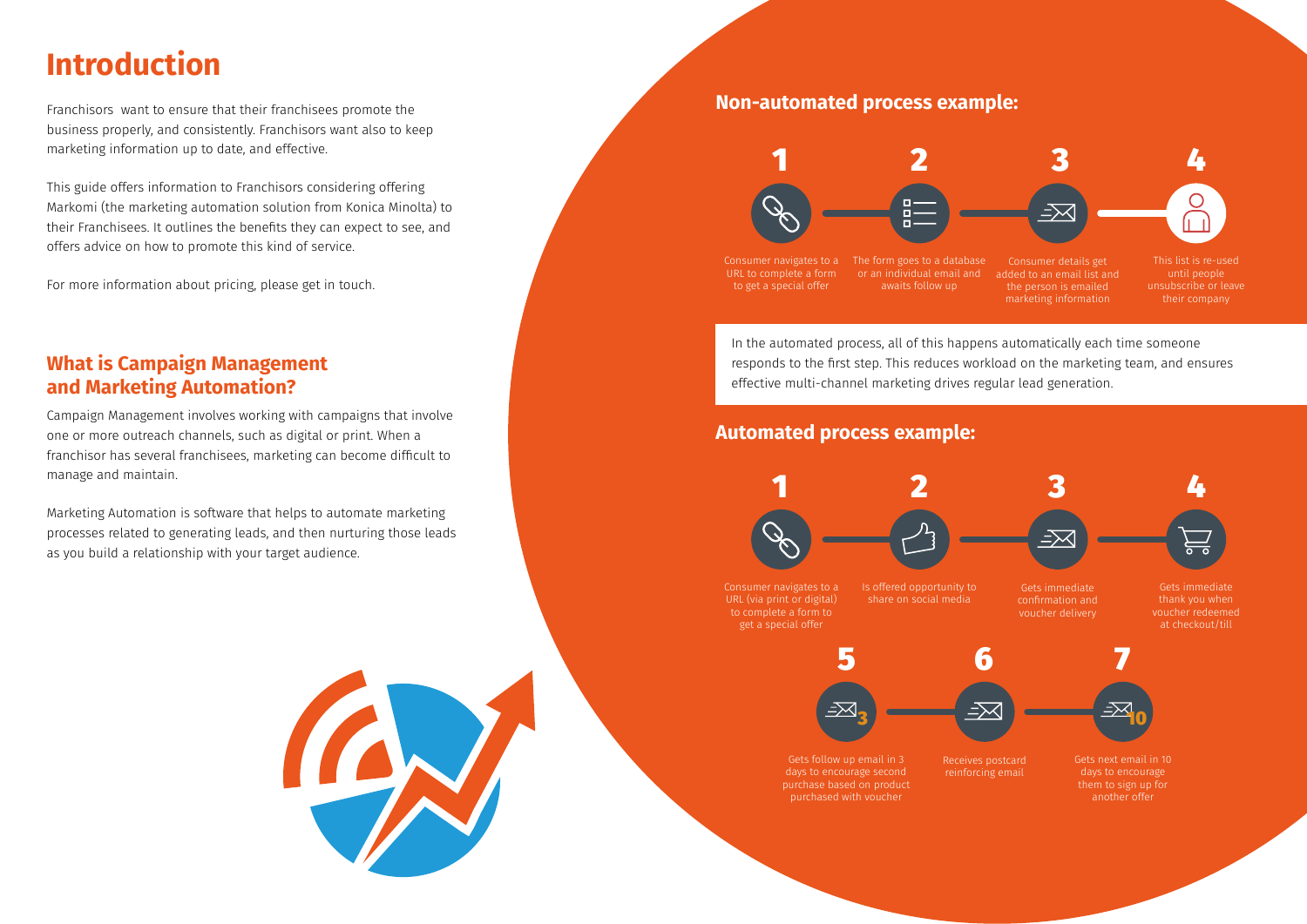## **Why would your franchisees need help?**

Franchisees need help with Marketing because using an automated tool allows them to regularly promote their business without a large investment of time. From the franchisor perspective, it means that campaigns can be managed centrally and used regionally, and the franchisee can perform limited customisation (such as adding their contact details for example).

## **Why is Markomi different?**

### Existing marketing automation solutions are complicated

When marketers look to automate campaign management, up until now the tools available have acted more like toolkits than out of the box applications.

With other marketing automation solutions, campaign workflows need designing from the ground up, the logic to make them work needs to be defined and only then are the campaigns set up in the application. In addition, many of them don't include print in their workflows.

Because of this, most marketing automation solutions are complicated to use, and rely on technical resources and consultants to maximise the return from the investment in the software and to use it to its full capacity.

### Markomi is easy to use and quick to set up

Markomi has been designed to be very easy to use, even for the most non-technical user, and campaign workflows are already defined. Meaning franchise companies can be up and running on Markomi in less than a week.

Campaigns can be quickly created at head office, and then released to franchisees. All the franchisee needs to do is personalise for their location or region, upload their customer data and press go.

Markomi does the rest.



Campaigns can be managed by the franchisee or by the franchisor. This makes it possible for franchisors to increase their value to the franchisee.

## Create an account for your franchisee

Overlay artwork over the chosen campaigns

Franchisee personalises the artwork as needed and uploads their data

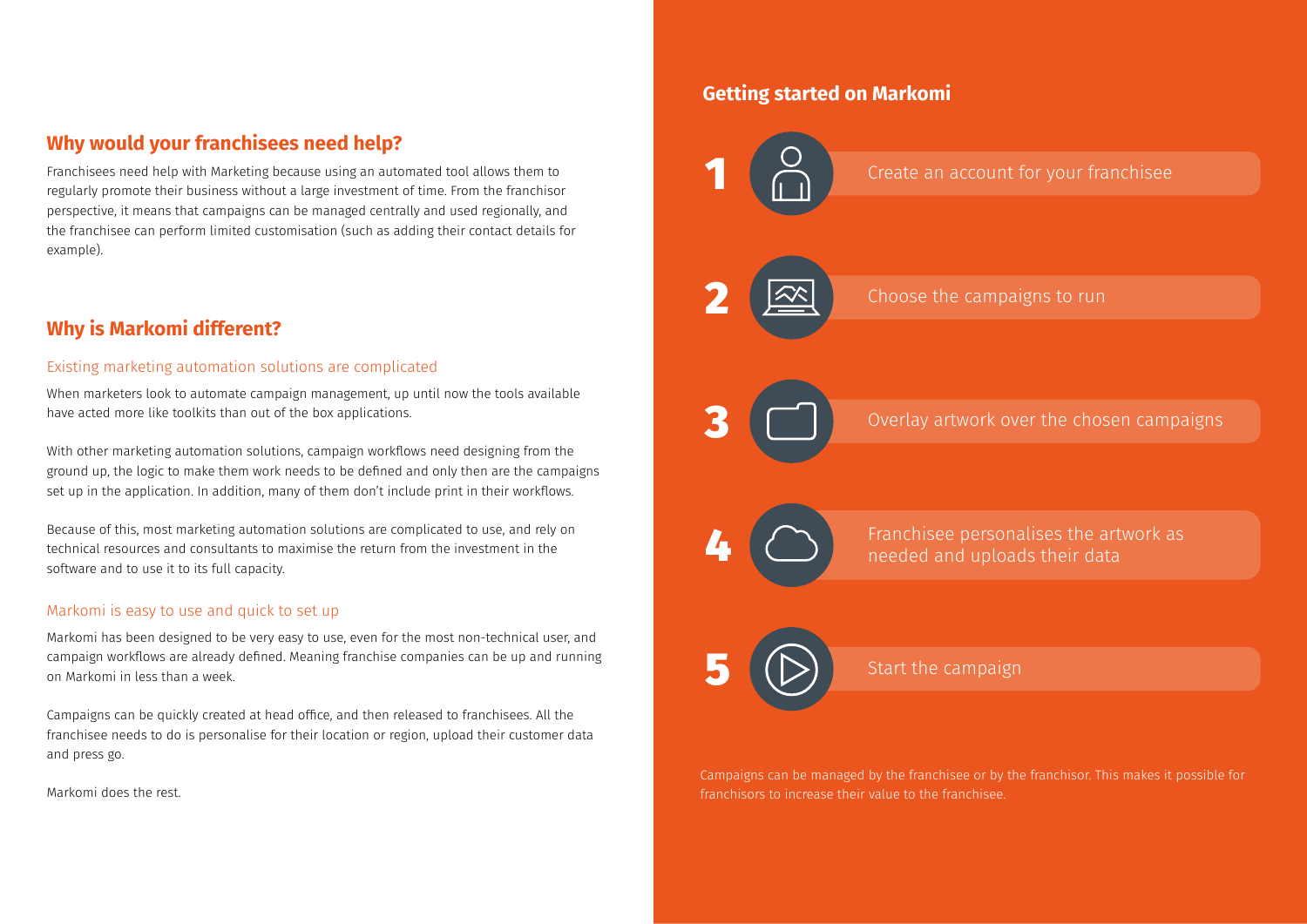## **What companies does it work well for?**

Markomi is particularly suited for the following types of business:

- Hospitality and leisure
- Small retail outlets
- Utilities Companies
- Membership organisations
- Real Estate

Essentially organisations where a central head office location needs to manage campaigns across a wide variety of user locations and skill sets I.e. where it may not be marketers managing and deploying the campaigns, but local franchisee employees.

## **What benefits would franchisors see from Marketing Automation?**

The biggest benefits to using marketing automation for your franchises marketing is that it facilitates growth through a regular drip feed of marketing activity across your whole network. It's possible to see which franchisees are engaging with the marketing content and which ones may need more help and support. It also means that marketing and branding is consistent, and out of date marketing materials can be switched off quickly and easily.

The system is completely GDPR compliant, and the pre-defined campaigns reflect marketing best practice, offering complete flexibility on content and look and feel.

## **What benefits would your customers see?**

Customers will experience a streamlined campaign management experience, typically more campaigns are launched and with less manual intervention required, leads don't get missed and the marketing team can focus on other tasks.

Smaller businesses without dedicated marketing resource will be able to run best practice campaigns improving their competitive position.



## **Summary**

Markomi is easy to get started with, is available via Pay-per-use and is a low risk, Cross-media platform.

#### **Only with Markomi do you get:**

- a. An easy to use portal with pre-designed campaigns
- b. One-click deployment of campaigns to dealers or subsidiaries of his customer
- c. Full statistics on active campaigns
- d. Strong tools for data collection
- e. Low cost and high flexibility marketing campaigns

**Want to know more? Visit www.markomi.com**